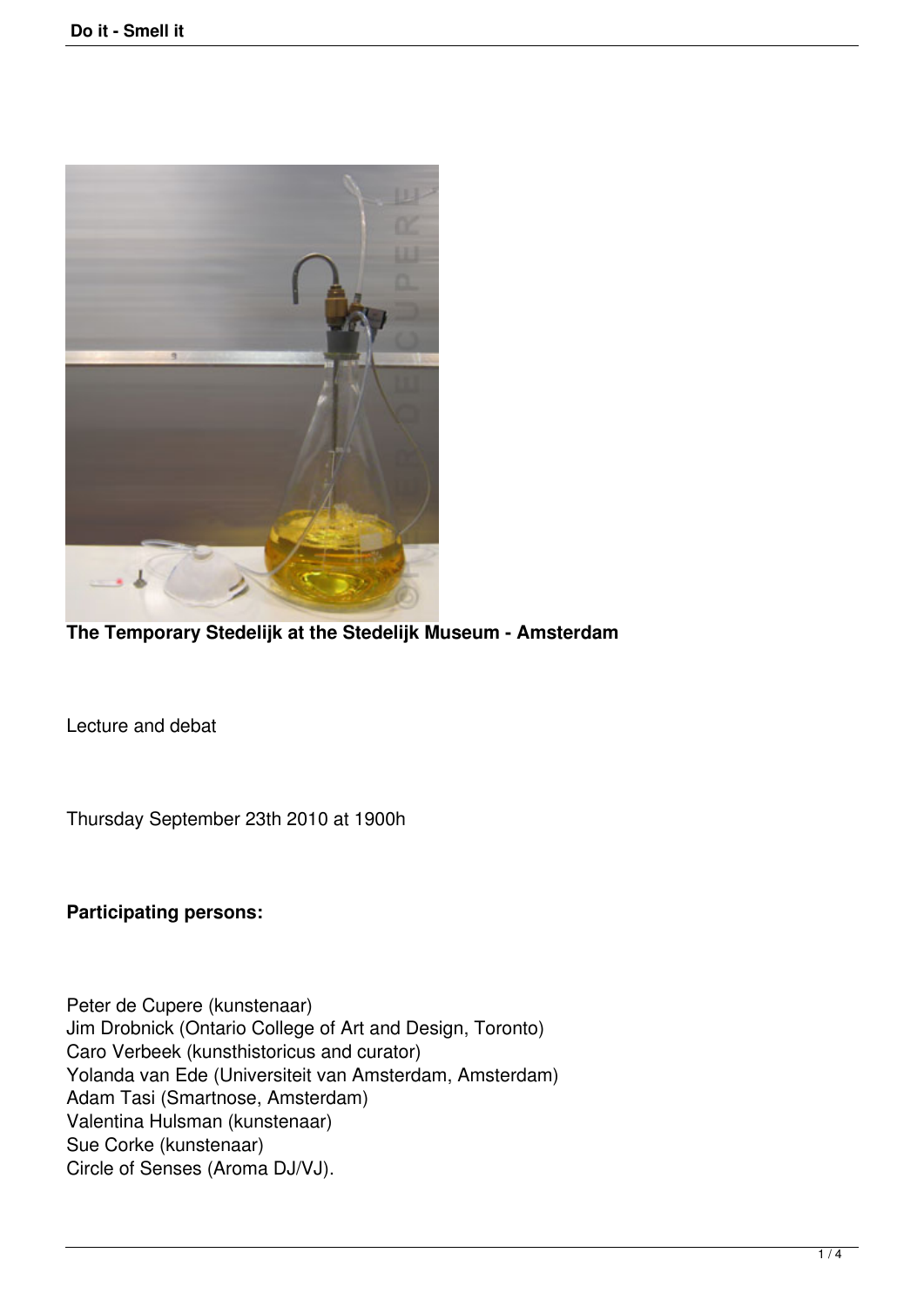These evenings present a playful, challenging and topical mix of presentations and interventions by a variety of artists, designers, curators and scholars.

 The combination of smell and art may seem an unexpected one, yet many contemporary artists incorporate smell, scent and perfume in their work. In the exhibition Monumentalism: History and National Identity in Contemporary Art, Job Koelewijn presents an olfactory art work. In addition, the Stedelijk Museum has many more art works in its collection that use the sensory experience of smell, such as The Beanery (1965) by Edward Kienholz.

**Smell It!** explores olfactory dimensions in contemporary art by presenting recent developments in smell culture accompanied by an actual experience of scent. Artists Peter de Cupere, Sue Corke/Hagen Betzwieser and Valentina Hulsman – in a lecture, an art work and an olfactory performance respectively – present their work. Theorist Jim Drobnick, an authority in the field of smell and contemporary culture, examines the practice of distillation in contemporary olfactory art. He connects this with the artistic search for new strategies to address the aesthetic and political dimensions of urban experience.

The evening was concluded by a round table discussion with Peter de Cupere, Jim Drobnick, anthropologist Yolanda van Ede and Adam Tasi of SmartNose, moderated by olfactory art historian Caro Verbeek. The two lectures were merged with eye- and nose-catching visuals and smells, provided by Aroma Jockey Dr. Perfume and visual artist VJ ED (AromaVisuals).

## **Program**

19.00 Introduction by Caro Verbeek (art historian)

Performance by Valentina Hulsman (artist)

19.15 Lecture by Jim Drobnick (Ontario College of Art and Design, Toronto, Canada) (accompanied by perfume and visuals, created by AromaVisuals)

19.55 Break

20.15 Lecture by Peter de Cupere (artist)

(accompanied by perfume and visuals, created by AromaVisuals)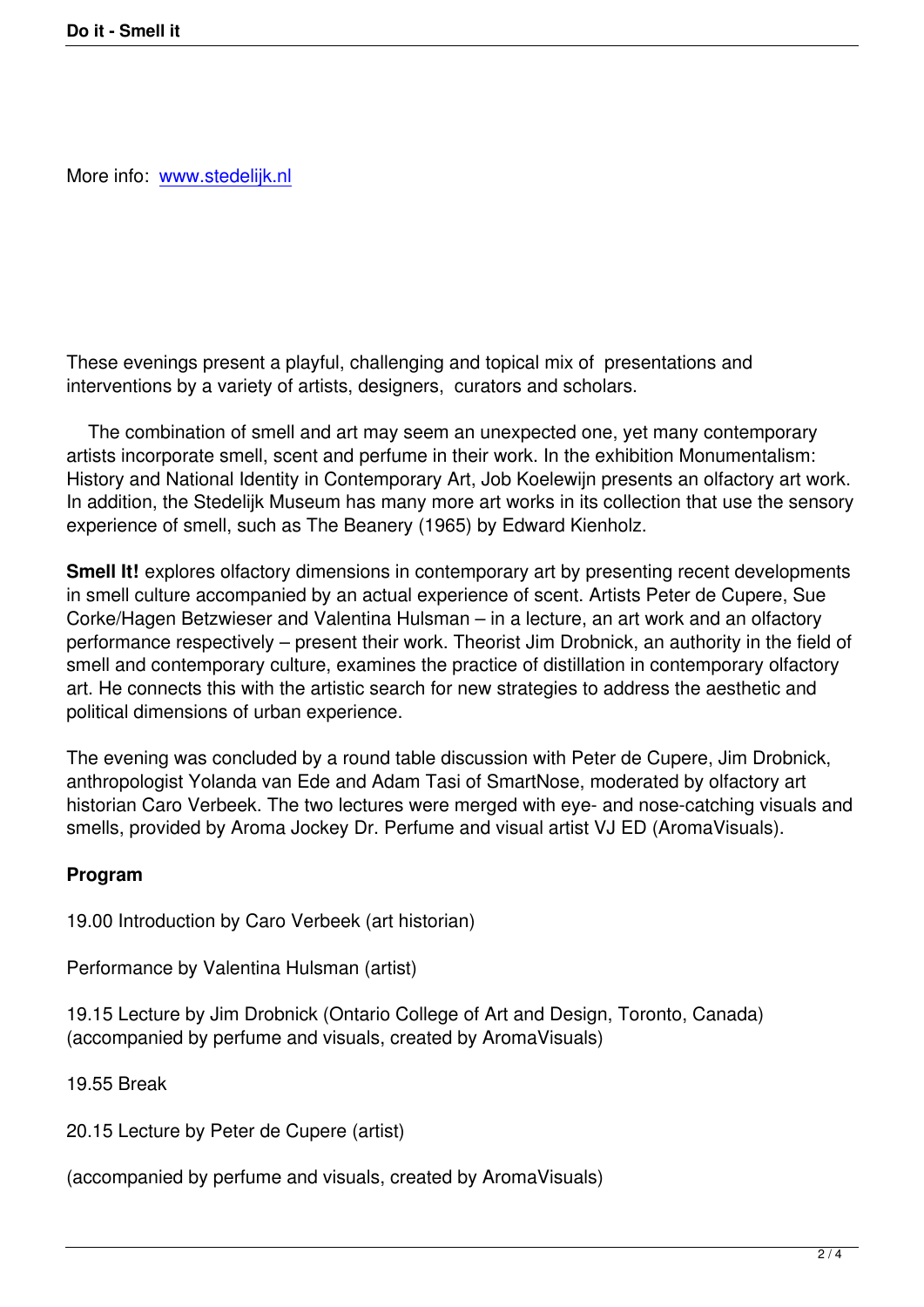20.55 Round table discussion with Peter de Cupere, Jim Drobnick, Yolanda van Ede (University of Amsterdam) and Adam Tasi (SmartNose), moderated by Caro Verbeek, followed by questions from the audience

21.45 End of the evening

## **Participants**

AromaVisuals guides you through the realm of senses. After years of experience in their respective fields, Aroma Jockey **Dr. Perfume** and **Visual artist VJ ED** join forces. AromaVisuals designs customary performances, in which scent, visual and digital art form the basis. AromaVisuals connects different sensory experiences in and creates an accessible and complete experience. The notion that everything in this world is connected, is the basic thought behind every performance.

**Sue Corke** is a visual artist and one half of partnership We Colonised The Moon, with Hagen Betzweiser. She is currently artist in residence at the ACME Firestation in London. She worked and exhibited at Amsterdams Grafisch Atelier and Frans Masereel Centrum in Belgium. Her work often concerns the construction and representation of spaces where an immediate physical presence is impossible but can be experienced through sensory interaction. Corke is currently exhibiting at Edinburgh Printmaker's Gallery in Scotland where she is represented as an artist.

**Peter De Cupere** is an artist based in Mortsel-Antwerp and Paris. By exploiting the subjective, associative impact of smells, in combination with visual images, he generates a kind of meta-sensory experience that goes beyond purely seeing or smelling. De Cupere paints with scents, produces olfactory objects, soap paintings and sculptures, creates video- and live performances, makes three-dimensional drawings and builds poetic smell installations.

**Jim Drobnick** is a critic, curator and Associate Professor of Contemporary Art and Theory at the Ontario College of Art & Design, Toronto, Canada. He has published on the visual arts, performance, and post-media practices in recent anthologies such as Art, History and the Senses (2010) and Senses and the City (2010), and the journals Angelaki, High Performance, Parachute, Performance Research, and The Senses & Society. His books include Aural Cultures (2004) and The Smell Culture Reader (2006), and an upcoming book on smell in contemporary art. He is a co-founder of DisplayCult, a curatorial collaborative that has recently produced the projects and exhibitions Odor Limits (2008), MetroSonics (2009) and NIGHTSENSE (2009).

**Yolanda van Ede** is assistant professor in Social and Cultural Anthropology at the University of Amsterdam. Her expertise is in qualitative methodology, in addition to which she also developed a course on the anthropology of the senses. Next to a number of articles on the senses, she also finished a textbook, Sensuous Anthropology, and applies sensory analysis in her own research. Her current research project focuses on flamenco dance in Japan.

When DJ Eddy de Clerq asked aromotherapist **Valentina Hulsman** in 1994 to provoke the